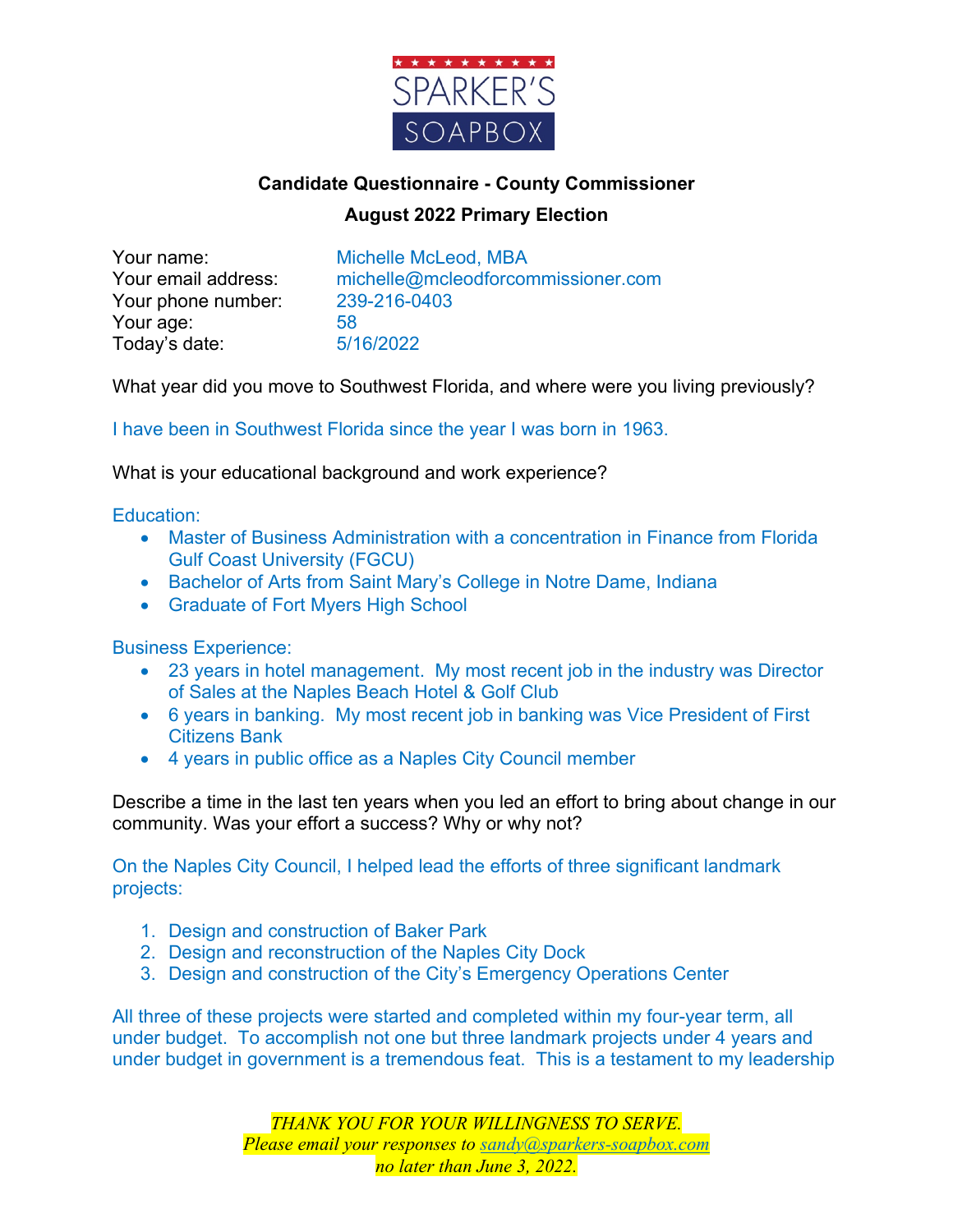skills in working well on a board to reach consensus to accomplish top community priorities.

In addition to these landmark projects, while on the Naples City Council, I personally introduced an organic, all-natural fertilizer in 2018 which has since been used in parks and medians in the city ever since.

I am also helping to bring about change in our community with regards to mental health.

Unfortunately, mental illness and substance use disorders affect us all in one way or another whether it is in caring for a loved one struggling with these illnesses or it is our own struggles with these illnesses.

In 2018, Collier County residents voted on the 1 cent sales surtax intended to raise \$490 million in 7 years and thankfully a portion of these funds have been dedicated to address mental health concerns in our county.

That same year the surtax was passed, a Collier County Mental Health and Substance Use Disorders Ad Hoc committee was formed, of which I was a part of. In that committee, we created the first-ever five-year strategic plan to address these lifethreatening illnesses. In the strategic plan we identified six priorities, the first utilizing \$25 million of the tax revenue to construct a centralized receiving center for those in our community who are in a mental health crisis.

We are well on our way to achieving this goal as well as making great strides with the other five priorities.

Describe a recent County Commission decision with which you disagreed. Why did you disagree and what should have been done differently?

I disagree with excessive spending on projects like the Paradise Coast Sports Complex which is currently \$67 million dollars over budget. Projects should remain in the established budget just like the three landmark projects I oversaw while on the Naples City Council.

As seen with my efforts with Baker Park, I support community parks and outdoor green spaces. In fact, during my tenure on the Tourism Development Council, I voted to increase the bed tax to fund the sports complex. However, this overspending is a failure to properly manage tax dollars. As a county commissioner, I will bring my budget and program management skills to the table to avoid these things from happening in the future.

*THANK YOU FOR YOUR WILLINGNESS TO SERVE. Please email your responses to sandy@sparkers-soapbox.com no later than June 3, 2022.*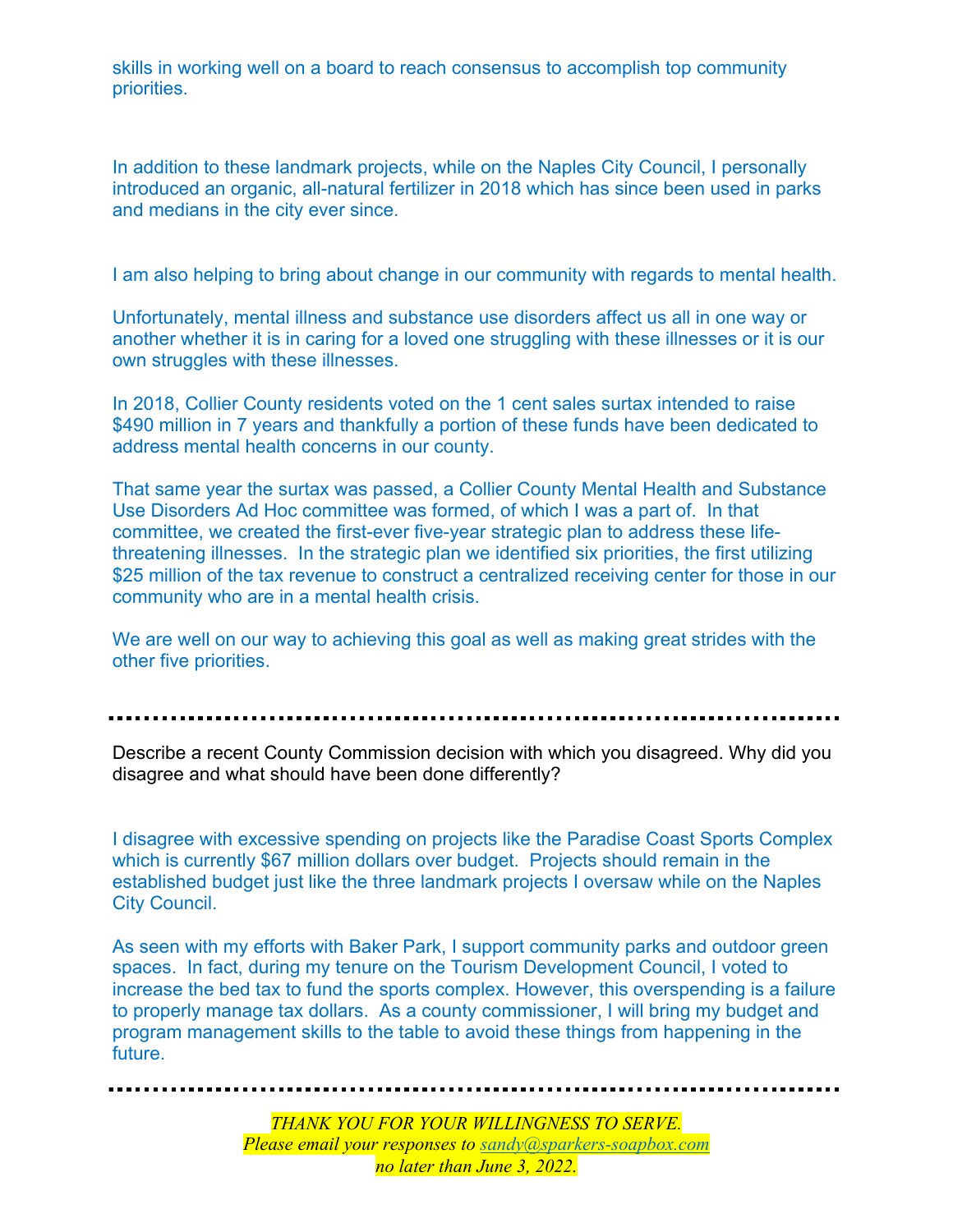I disagree with subsidizing companies that bring low wage jobs to our area as was seen when the county approved giving \$15 million to the Great Wolf Lodge.

As a former hotelier and proponent of free enterprise, I encourage the Great Wolf Lodge to come to Collier County but not at the expense of tax dollars.

This subsidy not only creates a competitive disadvantage to other hotels in the county, but it also exacerbates our affordable housing problems. If we are to incentivize companies to come to Collier County, we want to attract companies like Arthrex which brings diversity to the community, high wage jobs, and direct benefits for our community residents.

Unfortunately, Collier County does not have a well-defined economic plan. As a county commissioner, I will lead the charge to developing an economic plan that enriches our community with diversity and financial sustainability.

I disagree with reallocating Conservation Collier dollars intended for the maintenance of conservation lands. Although there is \$33 million in reserves for this program, using these dollars to buy more land at today's prices will deplete these funds quickly. This approach will drain the funds necessary to maintain the taxpayer purchased lands and goes against the Conservation Collier's mission:

## "*To acquire, preserve, restore and maintain vital and significant threatened natural lands, forest, upland and wetland communities located in Collier County, for the benefit of present and future generations."*

As a county commissioner, I will ensure these taxpayer dollars are used for their intended purposes.

What is your top priority in terms of Collier County's environment? What county government solutions do you propose to address it?

There are many priorities necessary to adequately address Collier County's environmental issues. One of these top priorities is stormwater management. As a county commissioner, I plan to help lead the progression of the Belle Mead project.

For years, the county has had access to \$18 million from the BP oil spill to advance this project. However due to poor planning, this project has been delayed for years. This is particularly disappointing given the Belle Meade project is an important water quality improvement project that redirects fresh water coming from the Golden Gate Canals away from the Gordon River and Naples Bay waterways where fresh water dilutes the salinity levels needed for the health of its marine life. Instead, the fresh water is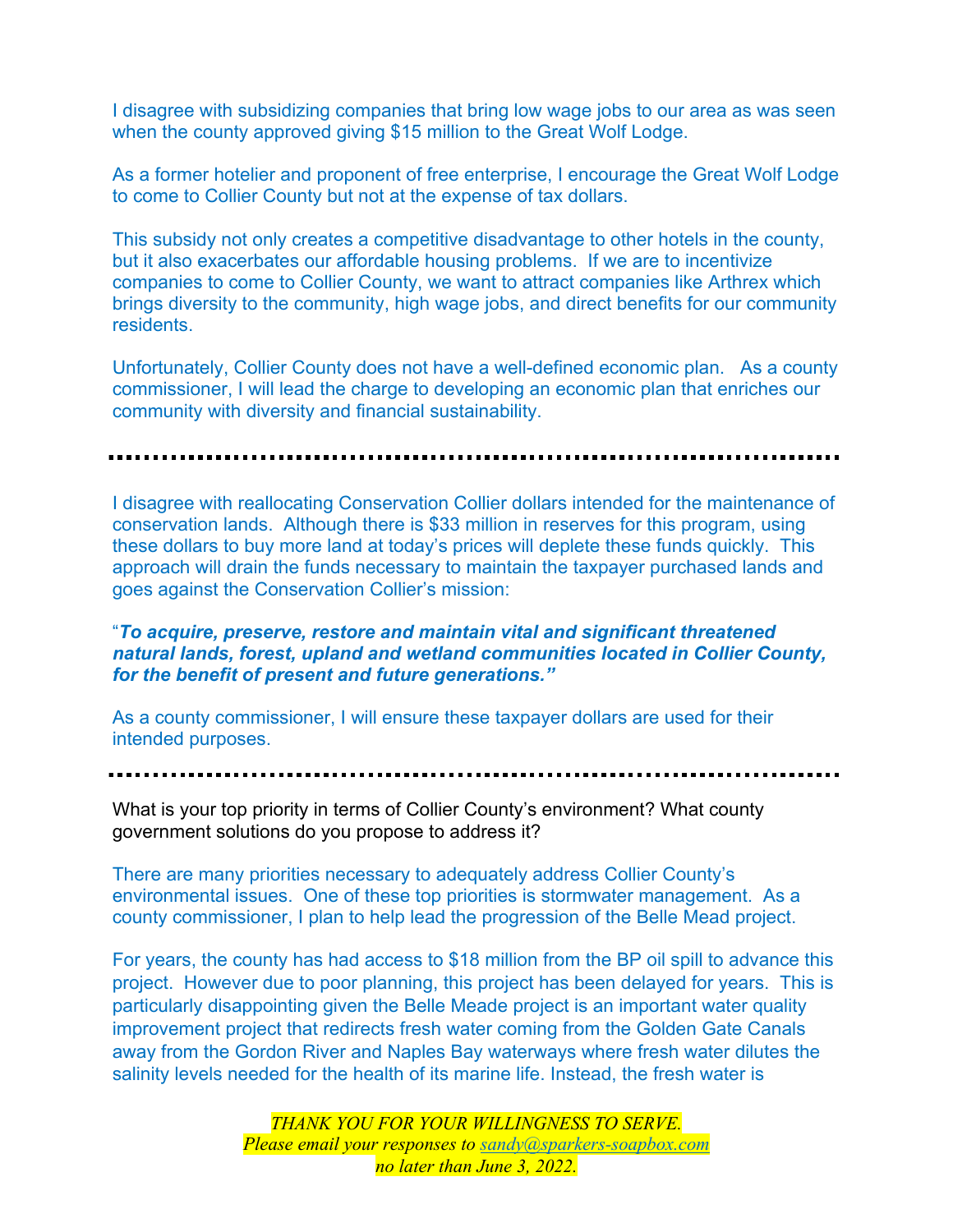redirected to the much-needed areas of the Ten Thousand Islands and to the dying mangroves in the Everglades.

The Belle Meade project is expected to cost \$35 million total, of which funding can come from the BP oil spill settlement, DEP grants, and the Gulf of Mexico Consortium Fund. As a county commissioner, I will help advance these efforts to improve the health of such environmentally sensitive areas.

What is your top priority in terms of Collier County's infrastructure? What county government solutions do you propose to address it?

I have been walking door-to-door across District 4's diverse communities almost every weekend for the last 12 months. Most of the concerns I have heard from residents at their front doorstep are related to growth, traffic, and stormwater. Each of these concerns needs to be prioritized, properly addressed, and managed by county government. In terms of ranking these priorities, I believe water supply, treatment, storage, and flood prevention are the most pressing issues facing our community.

My recommendations to address our water infrastructure needs are the following measures:

- Modify the Land Development Code in the Golden Gate Estates to hold more water on land. This would cause the water to be filtered and go into aquifers instead of going unfiltered through swales, canals and eventually to our waterways
- Advance and fund septic-to-sewer conversion projects
- Advance and fund stormwater improvement projects
- Lobby the state for water quality and septic conversion grants
- Advance the Belle Mead project intended to significantly improve the health of the Gordon River, Naples Bay, and Rookery Bay

As a county commissioner, these are the measures I would spearhead to address our county's water infrastructure needs.

What is your top priority in terms of the growth and development of eastern Collier County? What county government solutions do you propose to address it?

My top priority for eastern Collier County is to support smart growth policies. Over 75% of Collier County is protected as conservation lands, in perpetuity. That means less than 25% of Collier County will be developed based on property rights. And we are about halfway there now. Our current population is reaching 400,000 people and the expected built out population for Collier County is projected to be between 800,000 to 1 million people expected to be reached in the years 2060 to 2080. That means that Collier County is expected to be built out in the next forty to sixty years. Therefore, it is critically important that we carefully manage the balance of what is to be developed in the county to avoid further urban sprawl and negative impacts to the environment.

> *THANK YOU FOR YOUR WILLINGNESS TO SERVE. Please email your responses to sandy@sparkers-soapbox.com no later than June 3, 2022.*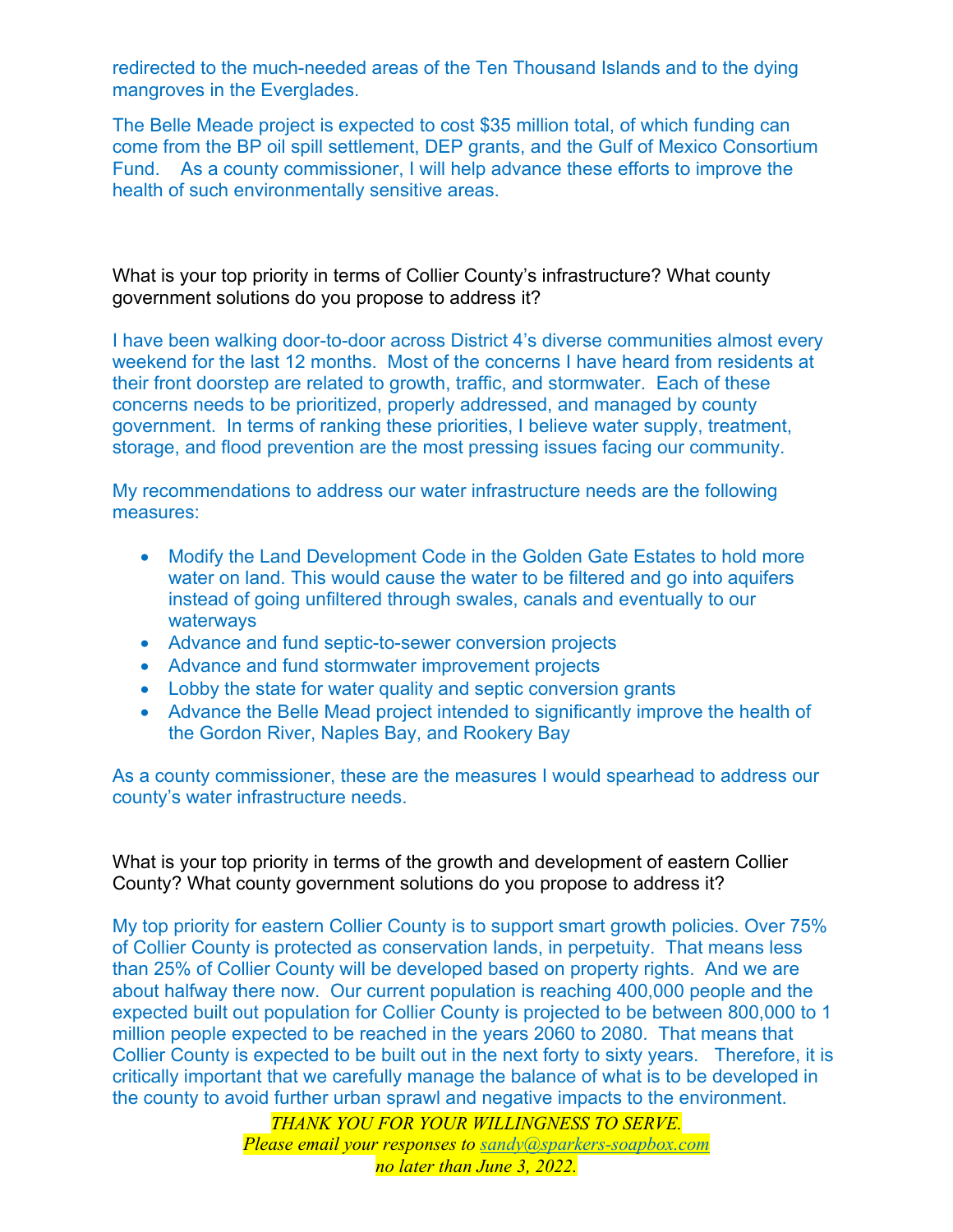I like what Eric Eikenberg, CEO of the Everglades Foundation says, "unlike development practices of 100 years ago, development today can happen in an environmentally sensitive way. Development and the environment can coexist."

As county commissioner, I will support smart growth policies that manage development in a way that harmoniously coexists and is sensitive to the environment.

What is your top priority in terms of redevelopment in coastal Collier County? What county government solutions do you propose to address it?

In looking at Collier County's coastal areas as a whole, I would say the biggest opportunity is in its future redevelopment. If properly managed, this could be the most exciting moment of its history.

As a native of Southwest Florida, I have seen the evolution of these areas over the decades. Additionally, as a former Naples City Council member, I have extensive experience of taking a community and transforming it into one of the most desirable places to enjoy life.

While on the Naples City Council, I supported policies that helped move Naples from 73<sup>rd</sup> in the nation the year before I began my term on council to Gallup's #1 Healthiest and Happiest community. Naples maintained this designation all four years I was on council.

One of the biggest reasons I believe we were seen as the healthiest and happiest community was due to the community design components my council and I helped to advance.

These are the same successful concepts I would focus on in addressing the further redevelopment of our coastal areas. These design components would include:

- Careful consideration of critical metrics including carrying capacity, growth projections, traffic flows, density, and intensity levels before approving projects
- Careful consideration of the right mix of land use to provide residents the opportunity to conveniently walk to places like grocery stores, community parks, neighborhood coffee shops and restaurants
- Advancement of an active and healthy lifestyle for all residents through the "complete streets" model that provides safe access for vehicles, pedestrians, and bicyclists in addition to incorporating streetscapes with sidewalk and bike path connectivity, shade trees, seating, and other sociability elements
- Protection and preservation of our most valuable resources our waterways and our beaches - through fast tracking stormwater and septic-to-sewer projects

*THANK YOU FOR YOUR WILLINGNESS TO SERVE. Please email your responses to sandy@sparkers-soapbox.com no later than June 3, 2022.*